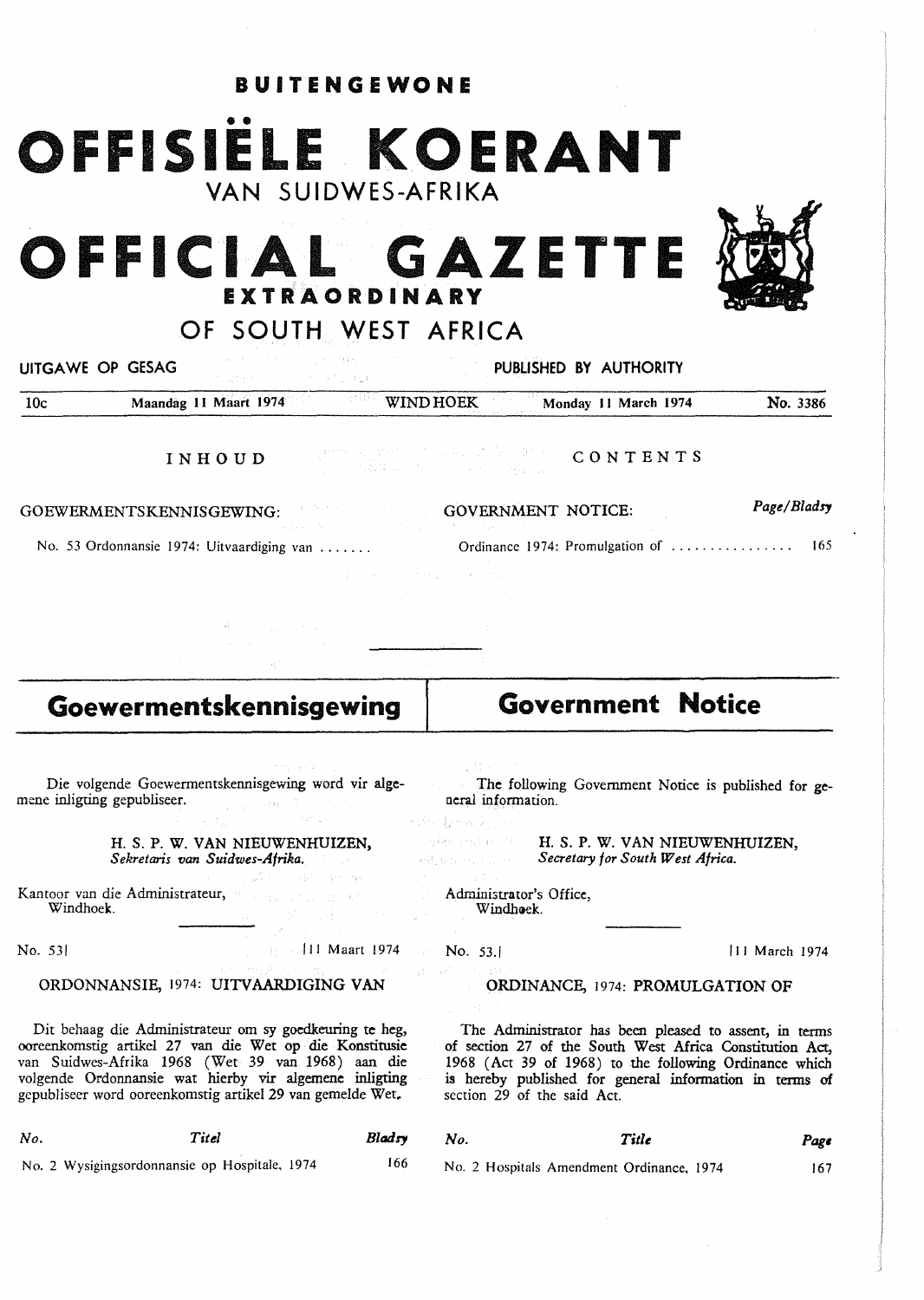No. 2 van 1974.I

WYSIGINGSORDONNANSIE OP HOSPITALE, 1974.

*(Goedgekeur 8 Maart 1974.) (A..frikaa11se teks deur die Administrdteur geteken.) (Datum van inwerkingtreding 1 Februarie 1974.)* 

#### **ORDONNANSIE**

Tot wysiging van die Ordonnansie op Hospitale, 1972, betreffende die gelde wat deur werkgewers betaalbaar is ten opsigte van werknemers wat vry behandeling ontvang; en om voorsiening te maak vir bykomstige aangeleenthede.

Die Wetgewende Vergadering van die Gebied Suidwes-Afrika VERORDEN SOOS VOLG:-

Wysiging van artikcl 18A van Ordonnansie 14 van<br>1972, soos ingevoeg deur<br>artikel 8 van Ordonnansie<br>3 van 1973.

Kort titel en inwerkingtre

1579

 $\rm{dmg}$ 

an e s

 $\mathcal{L}_{\text{cav}} \in \mathbb{R}^{d_{\text{cav}} \times d_{\text{cav}}}$ 

in sicologi

1. Artikel 18A van die Ordonnansie op Hospitale, 1972 (Ordonnansie 14 van 1972), word hierby gewysig -

(a) deur die volgende voorbehoudsbepaling by subar tikel (I) te voeg:

**"Met** dien verstande dat die Uitvoerende Komitee enige sodanige werkgewer van die bepalings van hierdie subartikel kan vrystel op die voorwaardes wat hy bepaaL": en

(b) deur subartikel (3) deur die volgende subartikcl te vervang:

"(3) By die toepassing van subartikcl (I) beteken "werkverskaffingsburo" 'n werkverskaffingsburo ingestel ingevolge die Regulasies vir Werkverskaffingsburo's, 1972, afgekondig y Proklamasie No. R.323 van 1972 van die Staatspresident van die Republiek van Suid Afrika in *Staatskoerant* No. 3742 var. 22 Desember 1972, en ook 'n werkverskaffingsburo ingestel ingevolge die Regulasies vir Wcrkverskaffingsburo's vir Namas, 1973, afgekondig by Proklamasie No. R.32 van 1973 van die Staatspresident van die Republiek van Suid-Afrika in *Staatskoerant* No. 3780 van 9 Fehruaric 1973.".

2. Hierdie Ordonnansie heet die Wysigingsordonnansie op Hospitalc, 1974, en word geag in werking te getree het op die eerste dag van Februarie 1974.

Ŵ.